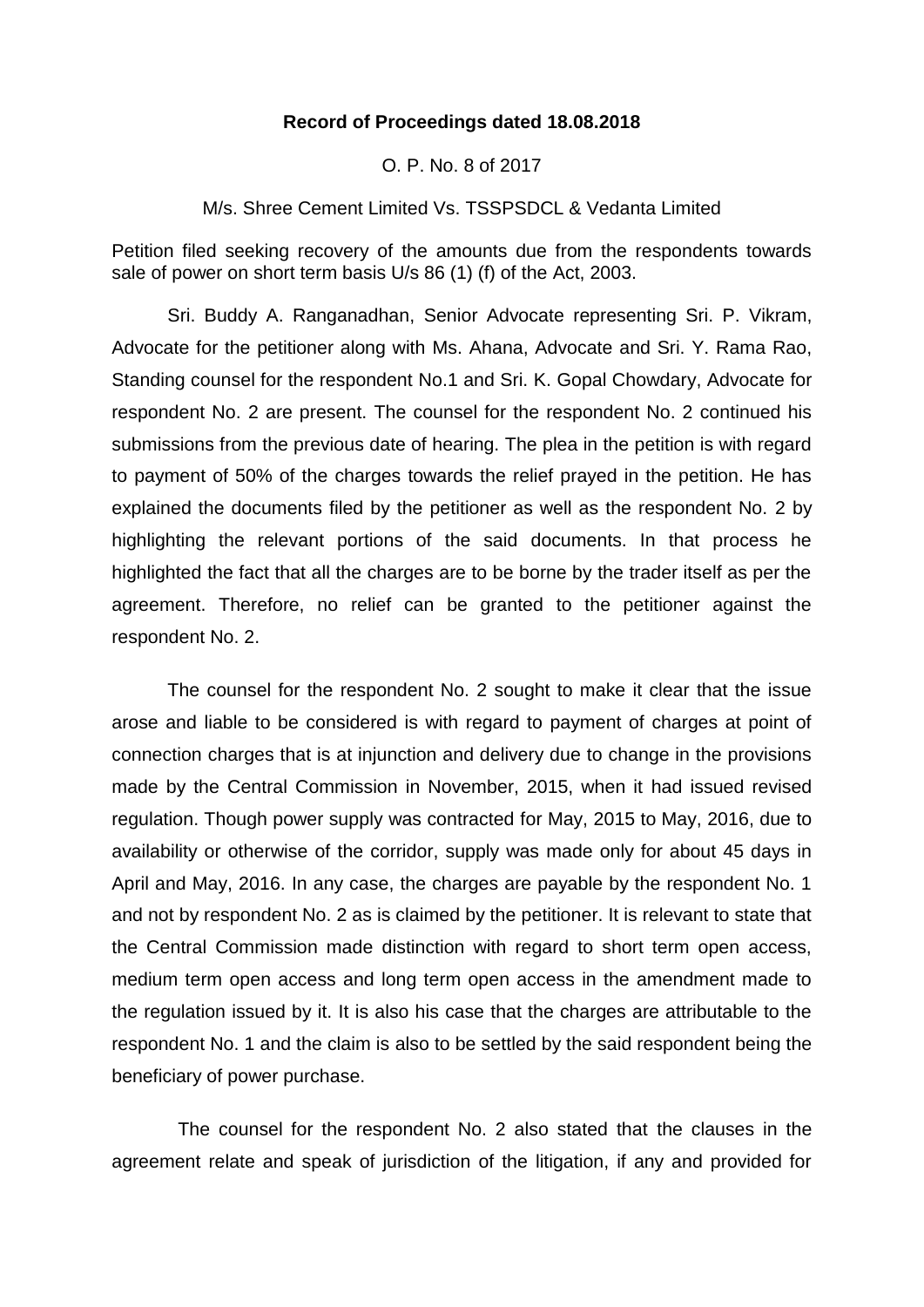New-Delhi as the area and not Hyderabad as is now initiated by the petitioner. The petitioner also did not obtain the corridor for enabling power supply and ultimately after protracted correspondence, it was allowed medium term open access. Accordingly, no relief can be granted to the petitioner against this respondent. It is the case of the respondent No.2 that the petitioner cannot and ought not to have approached this Commission against it as the petition is not maintainable before this Commission, the appropriate remedy being filing of a suit in the competent court towards its claim.

The counsel for the respondent No. 1 stated that the entire issue is governed by the purchase order issued by the licensee. Though supply once contracted for the period 29.05.2015 to 26.95.2016, the MTOA was available only from 01.04.2015. The supply was availed by the licensee during the said period only. The DISCOM is not liable for payment of any amounts prior to the said period. There is no tripartite agreement. The judgment relied upon by the respondent No. 2 may be considered while the judgment relied upon by the petitioner is not relevant.

The counsel for the petitioner while reiterating the submissions already made stated that the issue is with regard to the payment of amounts due to them be it by the respondent No. 1 or 2. The claims relating to 1 and 3 of the reliefs sought in the petition are not disputed. The letter of intent issued to it and the subsequent purchase agreement provides for the basis of payment. Initially, the petitioner had applied for STOA from NLDC, which was refused and further application was made by the petitioner for LTOA, which was not considered within time, however, subsequently on further representation it was considered and MTOA was allowed from 01.04.2016 upto the end of the LoI and beyond.

The counsel for the petitioner stated that one of the prayers is with regard to backing down instructions, for which the respondents are liable to pay the charges. He explained the same with reference to the documents filed by the petitioner. The claims made by the petitioner are not disputed. The issue of jurisdiction arises and is based on the claim. Reliance is placed on the judgment of the Hon'ble ATE in Appeal No. 168 of 2014. Replying to the issue of jurisdiction, the counsel for the petitioner stated that it being a trader and as the amounts are due from the distribution licensee alongwith the generator, the Commission is only the appropriate